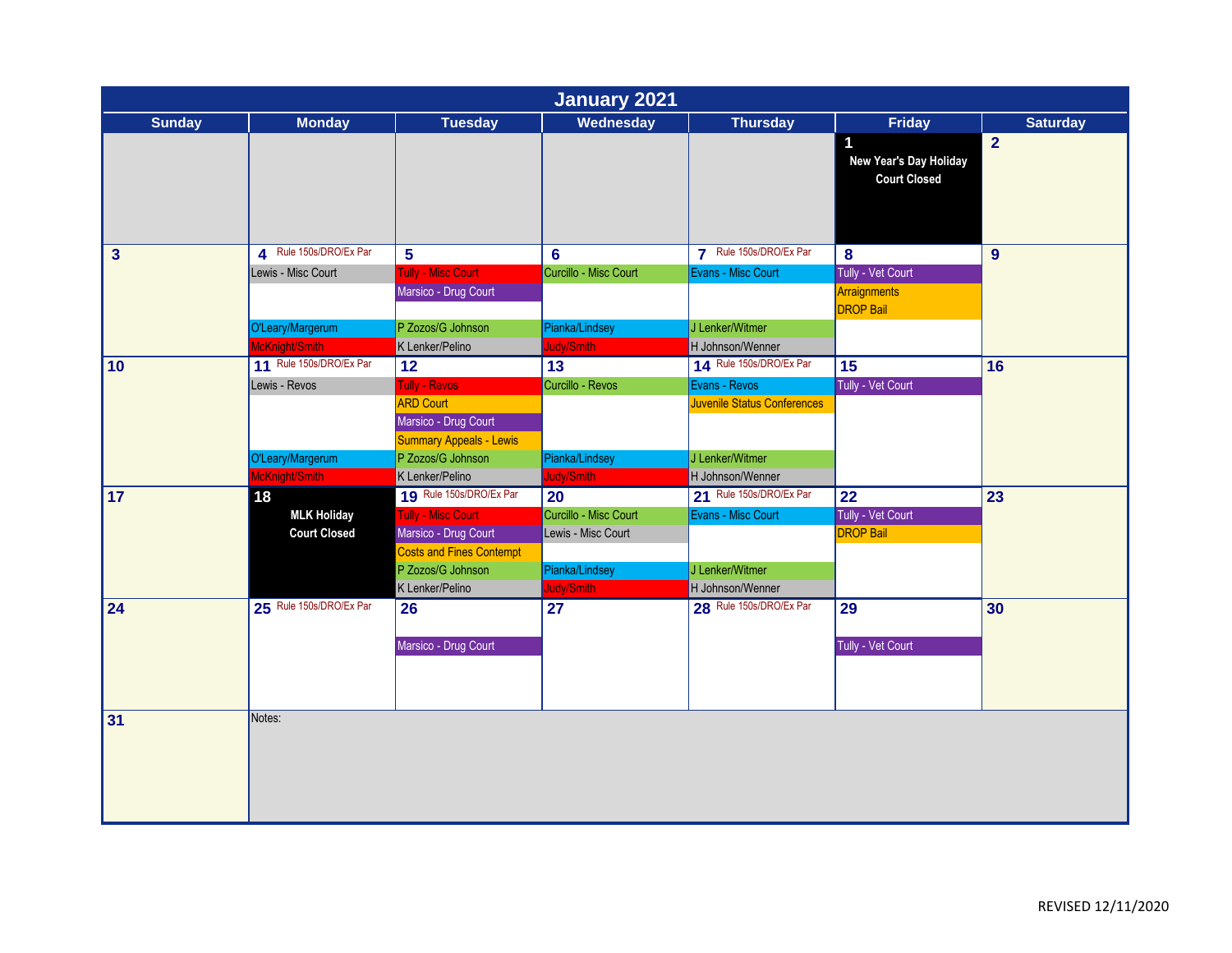| <b>February 2021</b> |                                |                           |                                |                                    |                   |                 |  |  |
|----------------------|--------------------------------|---------------------------|--------------------------------|------------------------------------|-------------------|-----------------|--|--|
| <b>Sunday</b>        | <b>Monday</b>                  | <b>Tuesday</b>            | Wednesday                      | <b>Thursday</b>                    | <b>Friday</b>     | <b>Saturday</b> |  |  |
|                      | 1 Rule 150s/DRO/Ex Par         | $\overline{2}$            | $\overline{\mathbf{3}}$        | 4 Rule 150s/DRO/Ex Par             | 5                 | $6\phantom{1}6$ |  |  |
|                      |                                | <b>Fully - Revos</b>      | Curcillo - Revos               | Evans - Revos                      | Tully - Vet Court |                 |  |  |
|                      |                                | <b>ARD Court</b>          |                                |                                    | Arraignments      |                 |  |  |
|                      |                                | Marsico - Drug Court      |                                |                                    | <b>DROP Bail</b>  |                 |  |  |
|                      | O'Leary/Margerum               | P Zozos/G Johnson         | Pianka/Lindsey                 | J Lenker/Witmer                    |                   |                 |  |  |
|                      | McKnight/Smith                 | K Lenker/Pelino           | Judy/Smith                     | H Johnson/Wenner                   |                   |                 |  |  |
| $\overline{7}$       | R Rule 150s/DRO/Ex Par         | $\mathbf{9}$              | 10 <sub>1</sub>                | 11 Rule 150s/DRO/Ex Par            | 12                | 13              |  |  |
|                      | Lewis - Misc Court             | <b>Fully - Misc Court</b> | Curcillo - Misc Court          | Evans - Misc Court                 | Tully - Vet Court |                 |  |  |
|                      |                                | Marsico - Drug Court      | <b>Summary Appeals - Evans</b> |                                    |                   |                 |  |  |
|                      |                                |                           |                                |                                    |                   |                 |  |  |
|                      | O'Leary/Margerum               | P Zozos/G Johnson         | Pianka/Lindsey                 | J Lenker/Witmer                    |                   |                 |  |  |
|                      | McKnight/Smith                 | K Lenker/Pelino           | Judy/Smith                     | H Johnson/Wenner                   |                   |                 |  |  |
| 14                   | 15                             | 16 Rule 150s/DRO/Ex Par   | 17                             | 18 Rule 150s/DRO/Ex Par            | 19                | 20              |  |  |
|                      | <b>President's Day Holiday</b> | <b>Tully - Misc Court</b> | Curcillo - Misc Court          | Evans - Misc Court                 | Tully - Vet Court |                 |  |  |
|                      | <b>Court Closed</b>            | Marsico - Drug Court      | Lewis - Misc Court             | <b>Juvenile Status Conferences</b> | <b>DROP Bail</b>  |                 |  |  |
|                      |                                |                           |                                |                                    |                   |                 |  |  |
|                      |                                | P Zozos/G Johnson         | Pianka/Lindsey                 | J Lenker/Witmer                    |                   |                 |  |  |
|                      |                                | K Lenker/Pelino           | Judy/Smith                     | H Johnson/Wenner                   |                   |                 |  |  |
| 21                   | 22 Rule 150s/DRO/Ex Par        | 23                        | 24                             | 25 Rule 150s/DRO/Ex Par            | 26                | 27              |  |  |
|                      | Lewis - Misc Court             | <b>Fully - Misc Court</b> | Curcillo - Misc Court          | Evans - Misc Court                 | Tully - Vet Court |                 |  |  |
|                      |                                | Marsico - Drug Court      |                                |                                    | Lewis - Revos     |                 |  |  |
|                      |                                |                           |                                |                                    |                   |                 |  |  |
|                      | O'Leary/Margerum               | P Zozos/G Johnson         | Pianka/Lindsey                 | J Lenker/Witmer                    |                   |                 |  |  |
|                      | McKnight/Smith                 | K Lenker/Pelino           | Judy/Smith                     | H Johnson/Wenner                   |                   |                 |  |  |
| 28                   | Notes:                         |                           |                                |                                    |                   |                 |  |  |
|                      |                                |                           |                                |                                    |                   |                 |  |  |
|                      |                                |                           |                                |                                    |                   |                 |  |  |
|                      |                                |                           |                                |                                    |                   |                 |  |  |
|                      |                                |                           |                                |                                    |                   |                 |  |  |
|                      |                                |                           |                                |                                    |                   |                 |  |  |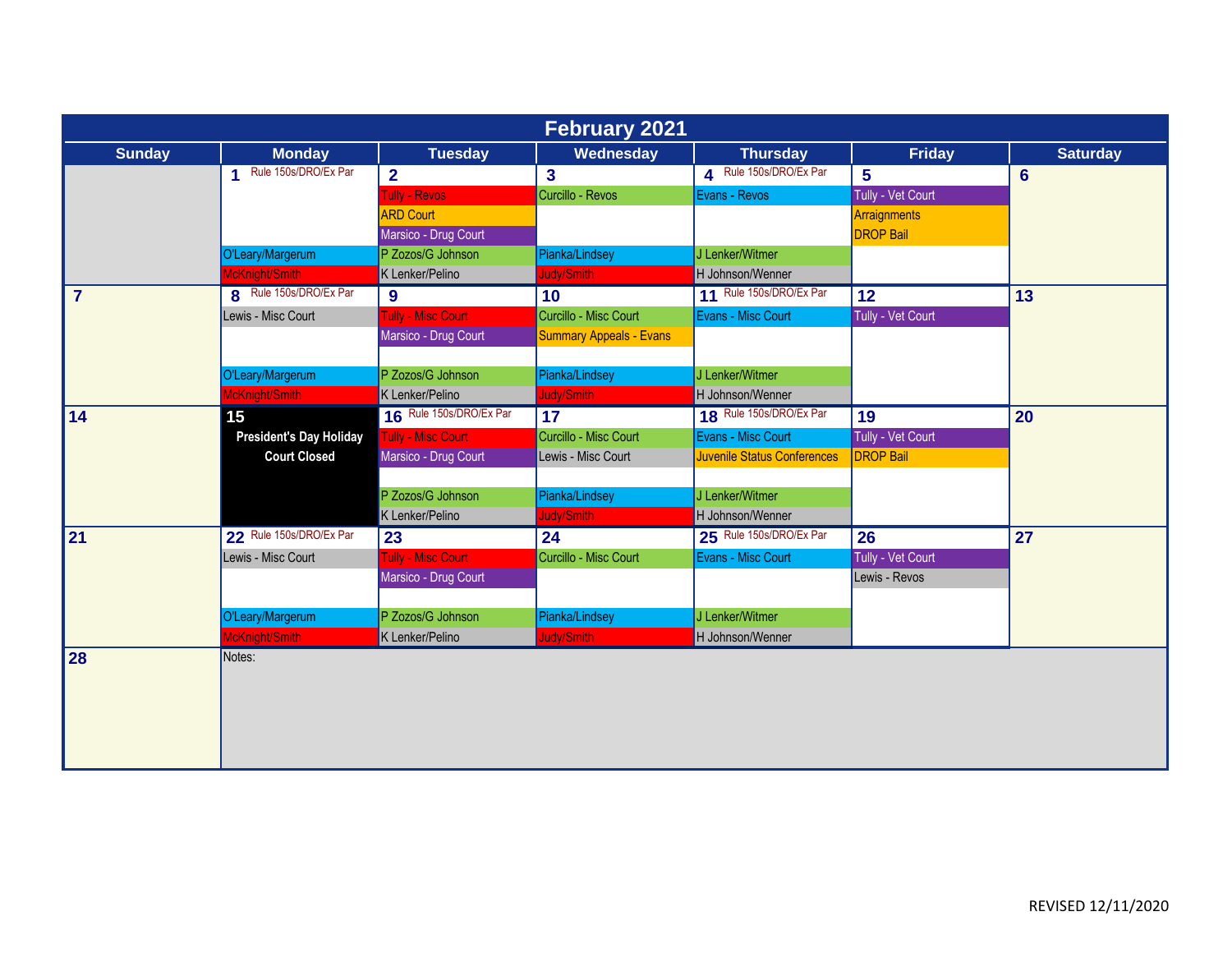| <b>March 2021</b> |                           |                                   |                       |                             |                                         |                 |  |  |
|-------------------|---------------------------|-----------------------------------|-----------------------|-----------------------------|-----------------------------------------|-----------------|--|--|
| <b>Sunday</b>     | <b>Monday</b>             | <b>Tuesday</b>                    | Wednesday             | <b>Thursday</b>             | <b>Friday</b>                           | <b>Saturday</b> |  |  |
|                   | Rule 150s/DRO/Ex Par<br>4 | $\mathbf{2}$                      | $\mathbf{3}$          | 4 Rule 150s/DRO/Ex Par      | $5\phantom{1}$                          | 6               |  |  |
|                   | Lewis - Misc Court        | Tully - Misc Court                | Curcillo - Misc Court | Evans - Misc Court          | Tully - Vet Court                       |                 |  |  |
|                   |                           | Marsico - Drug Court              |                       |                             | <b>Arraignments</b><br><b>DROP Bail</b> |                 |  |  |
|                   | O'Leary/Margerum          | P Zozos/G Johnson                 | Pianka/Lindsey        | J Lenker/Witmer             |                                         |                 |  |  |
|                   | McKnight/Smith            | K Lenker/Pelino                   | Judy/Smith            | H Johnson/Wenner            |                                         |                 |  |  |
| $\overline{7}$    | 8 Rule 150s/DRO/Ex Par    | 9                                 | 10                    | 11 Rule 150s/DRO/Ex Par     | 12                                      | 13              |  |  |
|                   | <b>Trial Week</b>         | <b>Trial Week</b>                 | <b>Trial Week</b>     | <b>Trial Week</b>           | <b>Trial Week</b>                       |                 |  |  |
|                   |                           | Marsico - Drug Court              |                       |                             | Tully - Vet Court                       |                 |  |  |
|                   |                           |                                   |                       |                             |                                         |                 |  |  |
| 14                | 15 Rule 150s/DRO/Ex Par   | 16                                | 17                    | 18 Rule 150s/DRO/Ex Par     | 19                                      | 20              |  |  |
|                   | Lewis - Revos             | Tully - Revos                     | Curcillo - Revos      | Evans - Revos               | Tully - Vet Court                       |                 |  |  |
|                   |                           | <b>ARD Court</b>                  |                       | Juvenile Status Conferences | <b>DROP Bail</b>                        |                 |  |  |
|                   |                           | Marsico - Drug Court              |                       |                             |                                         |                 |  |  |
|                   |                           | <b>Summary Appeals - Curcillo</b> |                       |                             |                                         |                 |  |  |
|                   | O'Leary/Margerum          | P Zozos/G Johnson                 | Pianka/Lindsey        | J Lenker/Witmer             |                                         |                 |  |  |
|                   | McKnight/Smith            | K Lenker/Pelino                   | Judy/Smith            | H Johnson/Wenner            |                                         |                 |  |  |
| 21                | 22 Rule 150s/DRO/Ex Par   | 23                                | 24                    | 25 Rule 150s/DRO/Ex Par     | 26                                      | 27              |  |  |
|                   | Lewis - Misc Court        | Tully - Misc Court                | Curcillo - Misc Court | Evans - Misc Court          | Tully - Vet Court                       |                 |  |  |
|                   |                           | Marsico - Drug Court              |                       |                             |                                         |                 |  |  |
|                   |                           | <b>Costs and Fines Contempt</b>   |                       |                             |                                         |                 |  |  |
|                   | O'Leary/Margerum          | P Zozos/G Johnson                 | Pianka/Lindsey        | J Lenker/Witmer             |                                         |                 |  |  |
|                   | McKnight/Smith            | K Lenker/Pelino                   | Judy/Smith            | H Johnson/Wenner            |                                         |                 |  |  |
| 28                | 29 Rule 150s/DRO/Ex Par   | 30                                | 31                    | Notes:                      |                                         |                 |  |  |
|                   | Lewis - Misc Court        | Tully - Misc Court                | Curcillo - Misc Court |                             |                                         |                 |  |  |
|                   |                           | Marsico - Drug Court              |                       |                             |                                         |                 |  |  |
|                   |                           |                                   |                       |                             |                                         |                 |  |  |
|                   | O'Leary/Margerum          | P Zozos/G Johnson                 | Pianka/Lindsey        |                             |                                         |                 |  |  |
|                   | McKnight/Smith            | K Lenker/Pelino                   | Judy/Smith            |                             |                                         |                 |  |  |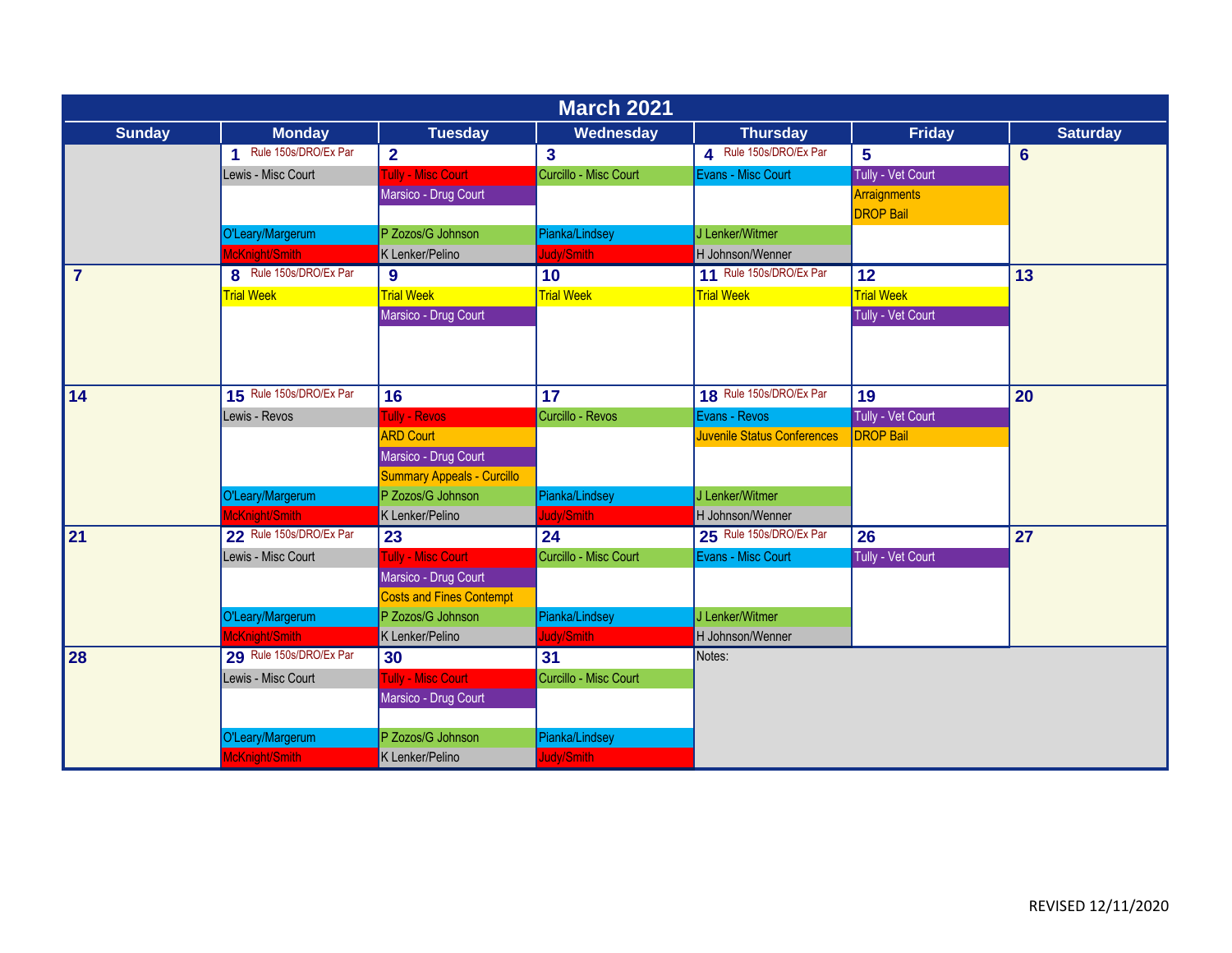| <b>April 2021</b>       |                         |                                   |                       |                                    |                   |                 |  |  |
|-------------------------|-------------------------|-----------------------------------|-----------------------|------------------------------------|-------------------|-----------------|--|--|
| <b>Sunday</b>           | <b>Monday</b>           | <b>Tuesday</b>                    | Wednesday             | <b>Thursday</b>                    | <b>Friday</b>     | <b>Saturday</b> |  |  |
|                         |                         |                                   |                       | 1 Rule 150s/DRO/Ex Par             | $\overline{2}$    | $\mathbf{3}$    |  |  |
|                         |                         |                                   |                       |                                    | Tully - Vet Court |                 |  |  |
|                         |                         |                                   |                       |                                    | Arraignments      |                 |  |  |
|                         |                         |                                   |                       |                                    | <b>DROP Bail</b>  |                 |  |  |
|                         |                         |                                   |                       | J Lenker/Witmer                    |                   |                 |  |  |
|                         |                         |                                   |                       | H Johnson/Wenner                   |                   |                 |  |  |
| $\overline{\mathbf{4}}$ | 5 Rule 150s/DRO/Ex Par  | $6\phantom{1}$                    | $\overline{7}$        | 8 Rule 150s/DRO/Ex Par             | $\boldsymbol{9}$  | 10              |  |  |
|                         | Lewis - Misc Court      | <b>Fully - Misc Court</b>         | Curcillo - Misc Court | Evans - Misc Court                 | Tully - Vet Court |                 |  |  |
|                         |                         | Marsico - Drug Court              |                       |                                    |                   |                 |  |  |
|                         |                         |                                   |                       |                                    |                   |                 |  |  |
|                         | O'Leary/Margerum        | P Zozos/G Johnson                 | Pianka/Lindsey        | J Lenker/Witmer                    |                   |                 |  |  |
|                         | McKnight/Smith          | K Lenker/Pelino                   | Judy/Smith            | H Johnson/Wenner                   |                   |                 |  |  |
| 11                      | 12 Rule 150s/DRO/Ex Par | $\overline{13}$                   | 14                    | 15 Rule 150s/DRO/Ex Par            | $\overline{16}$   | 17              |  |  |
|                         | <b>Trial Week</b>       | <b>Trial Week</b>                 | <b>Trial Week</b>     | <b>Trial Week</b>                  | <b>Trial Week</b> |                 |  |  |
|                         |                         | Marsico - Drug Court              |                       |                                    | Tully - Vet Court |                 |  |  |
|                         |                         |                                   |                       |                                    | <b>DROP Bail</b>  |                 |  |  |
|                         |                         |                                   |                       |                                    |                   |                 |  |  |
|                         |                         |                                   |                       |                                    |                   |                 |  |  |
| 18                      | 19 Rule 150s/DRO/Ex Par | 20                                | 21                    | 22 Rule 150s/DRO/Ex Par            | 23                | 24              |  |  |
|                         | Lewis - Revos           | Tully - Revos                     | Curcillo - Revos      | Evans - Revos                      | Tully - Vet Court |                 |  |  |
|                         |                         | <b>ARD Court</b>                  |                       | <b>Juvenile Status Conferences</b> |                   |                 |  |  |
|                         |                         | Marsico - Drug Court              |                       |                                    |                   |                 |  |  |
|                         |                         | <b>Summary Appeals - Curcillo</b> |                       |                                    |                   |                 |  |  |
|                         | O'Leary/Margerum        | P Zozos/G Johnson                 | Pianka/Lindsey        | J Lenker/Witmer                    |                   |                 |  |  |
|                         | McKnight/Smith          | K Lenker/Pelino                   | Judy/Smith            | H Johnson/Wenner                   |                   |                 |  |  |
| $\overline{25}$         | 26 Rule 150s/DRO/Ex Par | 27                                | $\overline{28}$       | 29 Rule 150s/DRO/Ex Par            | 30                | Notes:          |  |  |
|                         | Lewis - Misc Court      | <b>Fully - Misc Court</b>         | Curcillo - Misc Court | Evans - Misc Court                 | Tully - Vet Court |                 |  |  |
|                         |                         | Marsico - Drug Court              |                       |                                    |                   |                 |  |  |
|                         |                         |                                   |                       |                                    |                   |                 |  |  |
|                         | O'Leary/Margerum        | P Zozos/G Johnson                 | Pianka/Lindsey        | J Lenker/Witmer                    |                   |                 |  |  |
|                         | McKnight/Smith          | K Lenker/Pelino                   | Judy/Smith            | H Johnson/Wenner                   |                   |                 |  |  |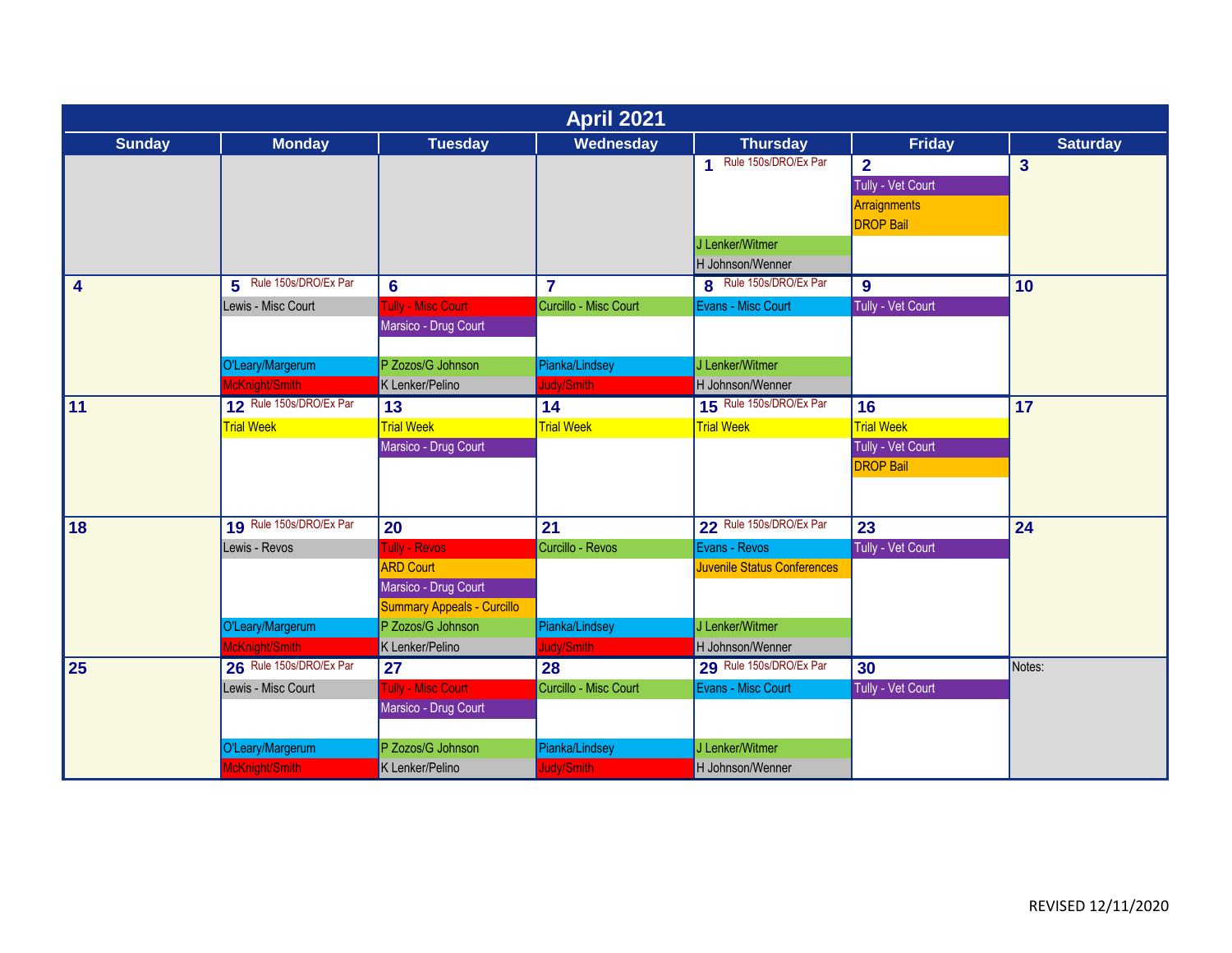| <b>May 2021</b> |                                                          |                                                           |                       |                                    |                                  |                 |  |  |
|-----------------|----------------------------------------------------------|-----------------------------------------------------------|-----------------------|------------------------------------|----------------------------------|-----------------|--|--|
| <b>Sunday</b>   | <b>Monday</b>                                            | <b>Tuesday</b>                                            | Wednesday             | <b>Thursday</b>                    | <b>Friday</b>                    | <b>Saturday</b> |  |  |
|                 |                                                          |                                                           |                       |                                    |                                  | $\mathbf{1}$    |  |  |
| $\overline{2}$  | 3 Rule 150s/DRO/Ex Par                                   | 4                                                         | $5\phantom{.0}$       | 6 Rule 150s/DRO/Ex Par             | $\overline{7}$                   | 8               |  |  |
|                 | Lewis - Misc Court                                       | <b>Tully - Misc Court</b>                                 | Curcillo - Misc Court | Evans - Misc Court                 | Tully - Vet Court                |                 |  |  |
|                 |                                                          | Marsico - Drug Court                                      |                       |                                    | Arraignments<br><b>DROP Bail</b> |                 |  |  |
|                 | O'Leary/Margerum                                         | P Zozos/G Johnson                                         | Pianka/Lindsey        | J Lenker/Witmer                    |                                  |                 |  |  |
|                 | McKnight/Smith                                           | K Lenker/Pelino                                           | Judy/Smith            | H Johnson/Wenner                   |                                  |                 |  |  |
| 9               | 10 Rule 150s/DRO/Ex Par                                  | 11                                                        | 12                    | 13 Rule 150s/DRO/Ex Par            | 14                               | 15              |  |  |
|                 | Lewis - Misc Court                                       | <b>Tully - Misc Court</b>                                 | Curcillo - Misc Court | Evans - Misc Court                 | Tully - Vet Court                |                 |  |  |
|                 |                                                          | Marsico - Drug Court<br><b>Summary Appeals - Curcillo</b> |                       |                                    | Lewis - Revos                    |                 |  |  |
|                 | O'Leary/Margerum                                         | P Zozos/G Johnson                                         | Pianka/Lindsey        | J Lenker/Witmer                    |                                  |                 |  |  |
|                 | McKnight/Smith                                           | K Lenker/Pelino                                           | Judy/Smith            | H Johnson/Wenner                   |                                  |                 |  |  |
| 16              | 17 Rule 150s/DRO/Ex Par                                  | 18                                                        | 19                    | 20 Rule 150s/DRO/Ex Par            | 21                               | 22              |  |  |
|                 | <b>Trial Week</b>                                        | <b>Trial Week</b>                                         | <b>Trial Week</b>     | <b>Trial Week</b>                  | <b>Trial Week</b>                |                 |  |  |
|                 |                                                          | Marsico - Drug Court                                      |                       |                                    | Tully - Vet Court                |                 |  |  |
|                 |                                                          |                                                           |                       |                                    | <b>DROP Bail</b>                 |                 |  |  |
| 23              | 24 Rule 150s/DRO/Ex Par                                  | 25                                                        | 26                    | 27 Rule 150s/DRO/Ex Par            | 28                               | 29              |  |  |
|                 |                                                          | <b>Tully - Revos</b>                                      | Curcillo - Revos      | Evans - Revos                      | Tully - Vet Court                |                 |  |  |
|                 |                                                          | <b>ARD Court</b>                                          |                       | <b>Juvenile Status Conferences</b> |                                  |                 |  |  |
|                 |                                                          | Marsico - Drug Court                                      |                       |                                    |                                  |                 |  |  |
|                 |                                                          | <b>Costs and Fines Contempt</b>                           |                       |                                    |                                  |                 |  |  |
|                 | O'Leary/Margerum                                         | P Zozos/G Johnson                                         | Pianka/Lindsey        | J Lenker/Witmer                    |                                  |                 |  |  |
|                 | McKnight/Smith                                           | K Lenker/Pelino                                           | Judy/Smith            | H Johnson/Wenner                   |                                  |                 |  |  |
| 30              | 31<br><b>Memorial Day Holiday</b><br><b>Court Closed</b> | Notes:                                                    |                       |                                    |                                  |                 |  |  |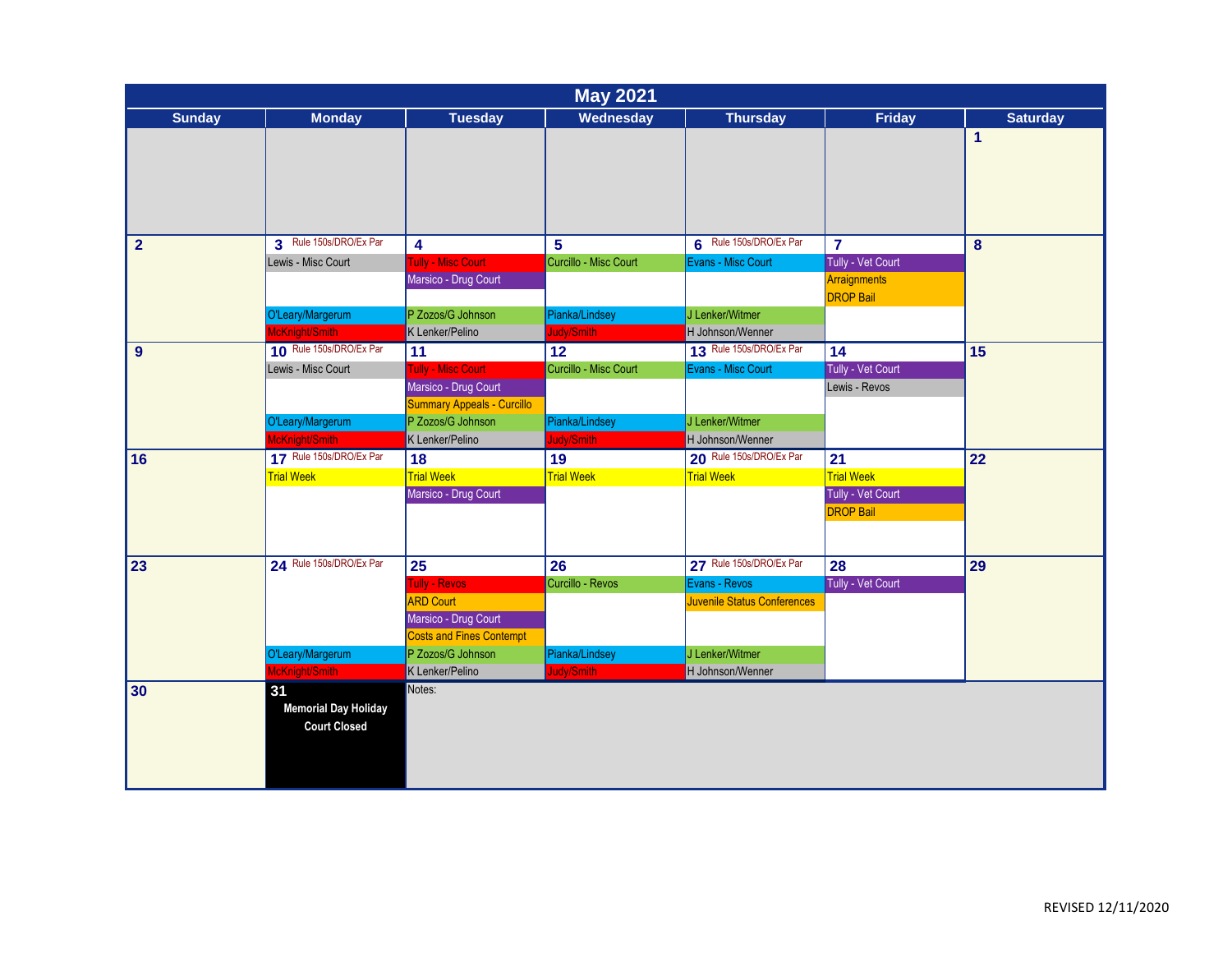|                | <b>June 2021</b>                   |                           |                         |                                     |                         |                 |  |  |  |
|----------------|------------------------------------|---------------------------|-------------------------|-------------------------------------|-------------------------|-----------------|--|--|--|
| <b>Sunday</b>  | <b>Monday</b>                      | <b>Tuesday</b>            | Wednesday               | <b>Thursday</b>                     | <b>Friday</b>           | <b>Saturday</b> |  |  |  |
|                |                                    | Rule 150s/DRO/Ex Par<br>4 | $\overline{2}$          | 3 Rule 150s/DRO/Ex Par              | 4                       | $5\phantom{1}$  |  |  |  |
|                |                                    | <b>Fully - Misc Court</b> | Curcillo - Misc Court   | Evans - Misc Court                  | Tully - Vet Court       |                 |  |  |  |
|                |                                    | Marsico - Drug Court      |                         |                                     | Arraignments            |                 |  |  |  |
|                |                                    |                           |                         |                                     | <b>DROP Bail</b>        |                 |  |  |  |
|                |                                    | P Zozos/G Johnson         | Pianka/Lindsey          | J Lenker/Witmer                     |                         |                 |  |  |  |
|                |                                    | K Lenker/Pelino           | Judy/Smith              | H Johnson/Wenner                    |                         |                 |  |  |  |
| $6\phantom{1}$ | 7 Rule 150s/DRO/Ex Par             | 8                         | 9                       | 10 Rule 150s/DRO/Ex Par             | 11                      | 12              |  |  |  |
|                | Lewis - Misc Court                 | <b>Fully - Misc Court</b> | Curcillo - Misc Court   |                                     | Tully - Vet Court       |                 |  |  |  |
|                |                                    | Marsico - Drug Court      |                         |                                     |                         |                 |  |  |  |
|                |                                    |                           |                         |                                     |                         |                 |  |  |  |
|                | O'Leary/Margerum                   | P Zozos/G Johnson         | Pianka/Lindsey          | J Lenker/Witmer                     |                         |                 |  |  |  |
|                | McKnight/Smith                     | K Lenker/Pelino           | Judy/Smith              | H Johnson/Wenner                    |                         |                 |  |  |  |
| 13             | 14 Rule 150s/DRO/Ex Par            | 15                        | $\overline{16}$         | 17 Rule 150s/DRO/Ex Par             | $\overline{18}$         | 19              |  |  |  |
|                | Lewis - Misc Court                 | <b>Fully - Misc Court</b> | Curcillo - Misc Court   | Evans - Misc Court                  | Tully - Vet Court       |                 |  |  |  |
|                |                                    | Marsico - Drug Court      |                         | <b>Juvenile Status Conferences</b>  | <b>DROP Bail</b>        |                 |  |  |  |
|                |                                    | P Zozos/G Johnson         |                         | <b>Summary Appeals - Lewis</b>      |                         |                 |  |  |  |
|                | O'Leary/Margerum<br>McKnight/Smith |                           | Pianka/Lindsey          | J Lenker/Witmer<br>H Johnson/Wenner |                         |                 |  |  |  |
|                | 21 Rule 150s/DRO/Ex Par            | K Lenker/Pelino           | Judy/Smith              | 24 Rule 150s/DRO/Ex Par             |                         |                 |  |  |  |
| 20             |                                    | 22<br><b>Trial Week</b>   | 23<br><b>Trial Week</b> |                                     | 25<br><b>Trial Week</b> | 26              |  |  |  |
|                | <b>Trial Week</b>                  | Marsico - Drug Court      |                         | <b>Trial Week</b>                   |                         |                 |  |  |  |
|                |                                    |                           |                         |                                     | Tully - Vet Court       |                 |  |  |  |
|                |                                    |                           |                         |                                     |                         |                 |  |  |  |
|                |                                    |                           |                         |                                     |                         |                 |  |  |  |
| 27             | 28 Rule 150s/DRO/Ex Par            | 29                        | 30                      | Notes:                              |                         |                 |  |  |  |
|                | Lewis - Revos                      | <b>Tully - Revos</b>      | Curcillo - Revos        |                                     |                         |                 |  |  |  |
|                |                                    | <b>ARD Court</b>          |                         |                                     |                         |                 |  |  |  |
|                |                                    | Marsico - Drug Court      |                         |                                     |                         |                 |  |  |  |
|                |                                    |                           |                         |                                     |                         |                 |  |  |  |
|                | O'Leary/Margerum                   | P Zozos/G Johnson         | Pianka/Lindsey          |                                     |                         |                 |  |  |  |
|                | McKnight/Smith                     | K Lenker/Pelino           | Judy/Smith              |                                     |                         |                 |  |  |  |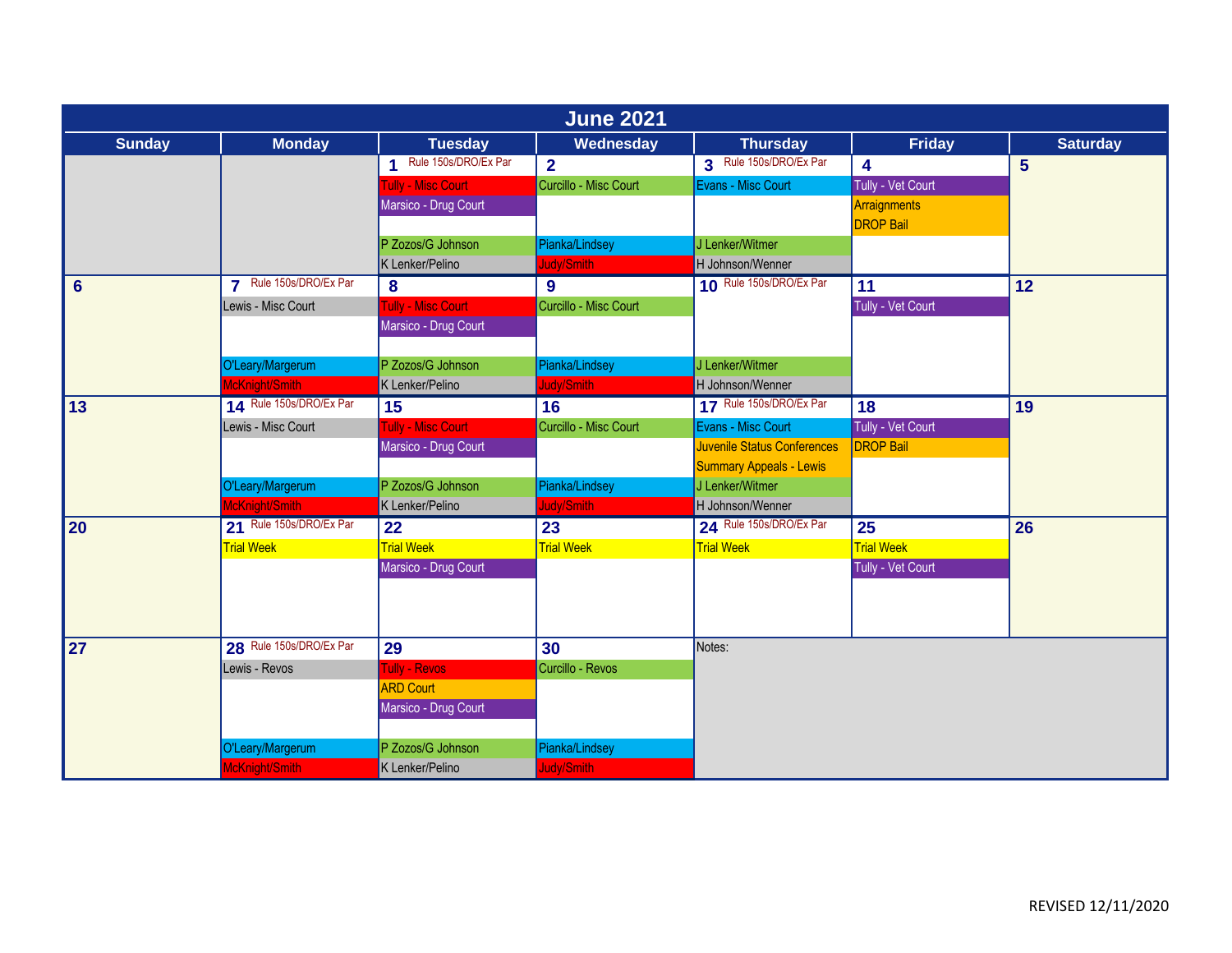| <b>July 2021</b>        |                                 |                                 |                                |                                    |                   |                 |  |  |
|-------------------------|---------------------------------|---------------------------------|--------------------------------|------------------------------------|-------------------|-----------------|--|--|
| <b>Sunday</b>           | <b>Monday</b>                   | <b>Tuesday</b>                  | Wednesday                      | <b>Thursday</b>                    | <b>Friday</b>     | <b>Saturday</b> |  |  |
|                         |                                 |                                 |                                | 1 Rule 150s/DRO/Ex Par             | $\overline{2}$    | $\overline{3}$  |  |  |
|                         |                                 |                                 |                                | Evans - Revos                      | Tully - Vet Court |                 |  |  |
|                         |                                 |                                 |                                | Lewis - Misc Court                 |                   |                 |  |  |
|                         |                                 |                                 |                                |                                    |                   |                 |  |  |
|                         |                                 |                                 |                                | J Lenker/Witmer                    |                   |                 |  |  |
|                         |                                 |                                 |                                | H Johnson/Wenner                   |                   |                 |  |  |
| $\overline{\mathbf{4}}$ | 5                               | 6 Rule 150s/DRO/Ex Par          | $\overline{7}$                 | 8 Rule 150s/DRO/Ex Par             | $\boldsymbol{9}$  | 10              |  |  |
|                         | <b>Independence Day Holiday</b> | <b>Tully - Misc Court</b>       | Curcillo - Misc Court          | Evans - Misc Court                 | Tully - Vet Court |                 |  |  |
|                         | <b>Court Closed</b>             | Marsico - Drug Court            |                                |                                    | Arraignments      |                 |  |  |
|                         |                                 |                                 |                                |                                    | <b>DROP Bail</b>  |                 |  |  |
|                         |                                 | P Zozos/G Johnson               | Pianka/Lindsey                 | J Lenker/Witmer                    |                   |                 |  |  |
|                         |                                 | K Lenker/Pelino                 | ludy/Smith                     | H Johnson/Wenner                   |                   |                 |  |  |
| 11                      | 12 Rule 150s/DRO/Ex Par         | 13                              | $\overline{14}$                | 15 Rule 150s/DRO/Ex Par            | $\overline{16}$   | 17              |  |  |
|                         | Lewis - Misc Court              | <b>Tully - Misc Court</b>       | Curcillo - Misc Court          | Evans - Misc Court                 | Tully - Vet Court |                 |  |  |
|                         |                                 | Marsico - Drug Court            | <b>Summary Appeals - Evans</b> |                                    |                   |                 |  |  |
|                         |                                 |                                 |                                |                                    |                   |                 |  |  |
|                         | O'Leary/Margerum                | P Zozos/G Johnson               | Pianka/Lindsey                 | J Lenker/Witmer                    |                   |                 |  |  |
|                         | McKnight/Smith                  | K Lenker/Pelino                 | ludy/Smith                     | H Johnson/Wenner                   |                   |                 |  |  |
| 18                      | 19 Rule 150s/DRO/Ex Par         | 20                              | 21                             | 22 Rule 150s/DRO/Ex Par            | 23                | 24              |  |  |
|                         | <b>Trial Week</b>               | <b>Trial Week</b>               | <b>Trial Week</b>              | <b>Trial Week</b>                  | <b>Trial Week</b> |                 |  |  |
|                         |                                 | Marsico - Drug Court            |                                |                                    | Tully - Vet Court |                 |  |  |
|                         |                                 |                                 |                                |                                    | <b>DROP Bail</b>  |                 |  |  |
|                         |                                 |                                 |                                |                                    |                   |                 |  |  |
| 25                      | 26 Rule 150s/DRO/Ex Par         | 27                              | 28                             | 29 Rule 150s/DRO/Ex Par            | 30                | 31              |  |  |
|                         |                                 | <b>Tully - Revos</b>            | Curcillo - Revos               | Evans - Revos                      | Tully - Vet Court |                 |  |  |
|                         |                                 | <b>ARD Court</b>                |                                | <b>Juvenile Status Conferences</b> |                   |                 |  |  |
|                         |                                 | Marsico - Drug Court            |                                |                                    |                   |                 |  |  |
|                         |                                 | <b>Costs and Fines Contempt</b> |                                |                                    |                   |                 |  |  |
|                         | O'Leary/Margerum                | P Zozos/G Johnson               | Pianka/Lindsey                 | J Lenker/Witmer                    |                   |                 |  |  |
|                         | McKnight/Smith                  | K Lenker/Pelino                 | <b>Judy/Smith</b>              | H Johnson/Wenner                   |                   |                 |  |  |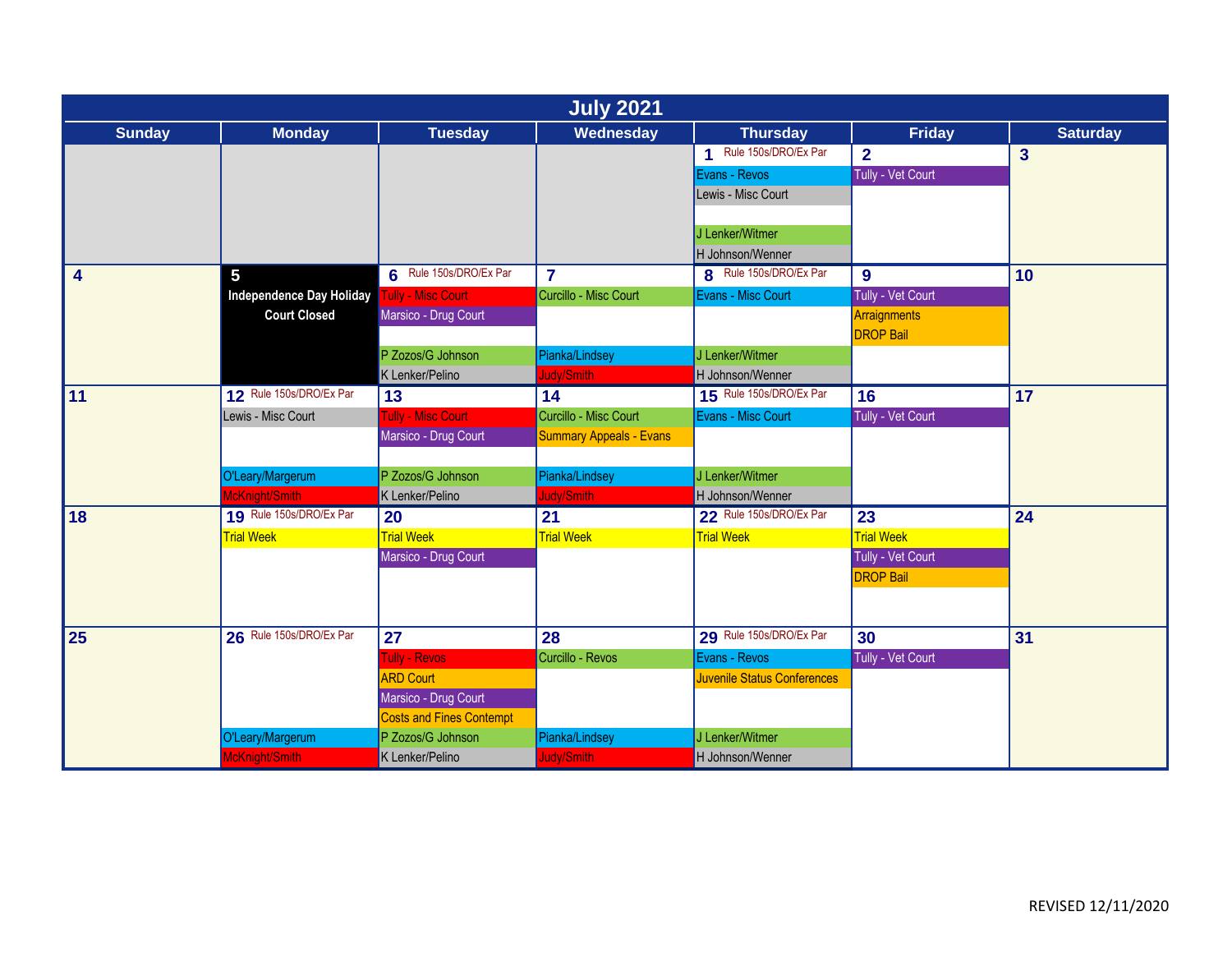|               | <b>August 2021</b>            |                           |                                |                             |                   |                 |  |  |  |
|---------------|-------------------------------|---------------------------|--------------------------------|-----------------------------|-------------------|-----------------|--|--|--|
| <b>Sunday</b> | <b>Monday</b>                 | <b>Tuesday</b>            | Wednesday                      | <b>Thursday</b>             | <b>Friday</b>     | <b>Saturday</b> |  |  |  |
| $\mathbf{1}$  | 2 Rule 150s/DRO/Ex Par        | $\mathbf{3}$              | 4                              | 5 Rule 150s/DRO/Ex Par      | $6\phantom{1}6$   | $\overline{7}$  |  |  |  |
|               |                               | <b>Fully - Misc Court</b> | Curcillo - Misc Court          | Evans - Misc Court          | Tully - Vet Court |                 |  |  |  |
|               |                               | Marsico - Drug Court      |                                |                             | Arraignments      |                 |  |  |  |
|               |                               |                           |                                |                             | <b>DROP Bail</b>  |                 |  |  |  |
|               | O'Leary/Margerum              | P Zozos/G Johnson         | Pianka/Lindsey                 | J Lenker/Witmer             |                   |                 |  |  |  |
|               | McKnight/Smith                | K Lenker/Pelino           | Judy/Smith                     | H Johnson/Wenner            |                   |                 |  |  |  |
| 8             | <b>g</b> Rule 150s/DRO/Ex Par | 10                        | 11                             | 12 Rule 150s/DRO/Ex Par     | 13                | 14              |  |  |  |
|               | Lewis - Misc Court            | <b>Fully - Misc Court</b> | Curcillo - Misc Court          | Evans - Misc Court          | Tully - Vet Court |                 |  |  |  |
|               |                               | Marsico - Drug Court      | <b>Summary Appeals - Tully</b> |                             | Lewis - Revos     |                 |  |  |  |
|               |                               |                           |                                |                             |                   |                 |  |  |  |
|               | O'Leary/Margerum              | P Zozos/G Johnson         | Pianka/Lindsey                 | J Lenker/Witmer             |                   |                 |  |  |  |
|               | McKnight/Smith                | K Lenker/Pelino           | Judy/Smith                     | H Johnson/Wenner            |                   |                 |  |  |  |
| 15            | 16 Rule 150s/DRO/Ex Par       | 17                        | 18                             | 19 Rule 150s/DRO/Ex Par     | 20                | 21              |  |  |  |
|               | <b>Trial Week</b>             | <b>Trial Week</b>         | <b>Trial Week</b>              | <b>Trial Week</b>           | <b>Trial Week</b> |                 |  |  |  |
|               |                               | Marsico - Drug Court      |                                |                             | Tully - Vet Court |                 |  |  |  |
|               |                               |                           |                                |                             | <b>DROP Bail</b>  |                 |  |  |  |
|               |                               |                           |                                |                             |                   |                 |  |  |  |
|               |                               |                           |                                |                             |                   |                 |  |  |  |
| 22            | 23 Rule 150s/DRO/Ex Par       | 24                        | 25                             | 26 Rule 150s/DRO/Ex Par     | 27                | 28              |  |  |  |
|               | Lewis - Revos                 | Tully - Revos             | Curcillo - Revos               | Evans - Revos               | Tully - Vet Court |                 |  |  |  |
|               |                               | <b>ARD Court</b>          |                                | Juvenile Status Conferences |                   |                 |  |  |  |
|               |                               | Marsico - Drug Court      |                                |                             |                   |                 |  |  |  |
|               | O'Leary/Margerum              | P Zozos/G Johnson         | Pianka/Lindsey                 | J Lenker/Witmer             |                   |                 |  |  |  |
|               | McKnight/Smith                | K Lenker/Pelino           | Judy/Smith                     | H Johnson/Wenner            |                   |                 |  |  |  |
| 29            | 30 Rule 150s/DRO/Ex Par       | 31                        | Notes:                         |                             |                   |                 |  |  |  |
|               | Lewis - Misc Court            | <b>Fully - Misc Court</b> |                                |                             |                   |                 |  |  |  |
|               |                               | Marsico - Drug Court      |                                |                             |                   |                 |  |  |  |
|               |                               |                           |                                |                             |                   |                 |  |  |  |
|               | O'Leary/Margerum              | P Zozos/G Johnson         |                                |                             |                   |                 |  |  |  |
|               | McKnight/Smith                | K Lenker/Pelino           |                                |                             |                   |                 |  |  |  |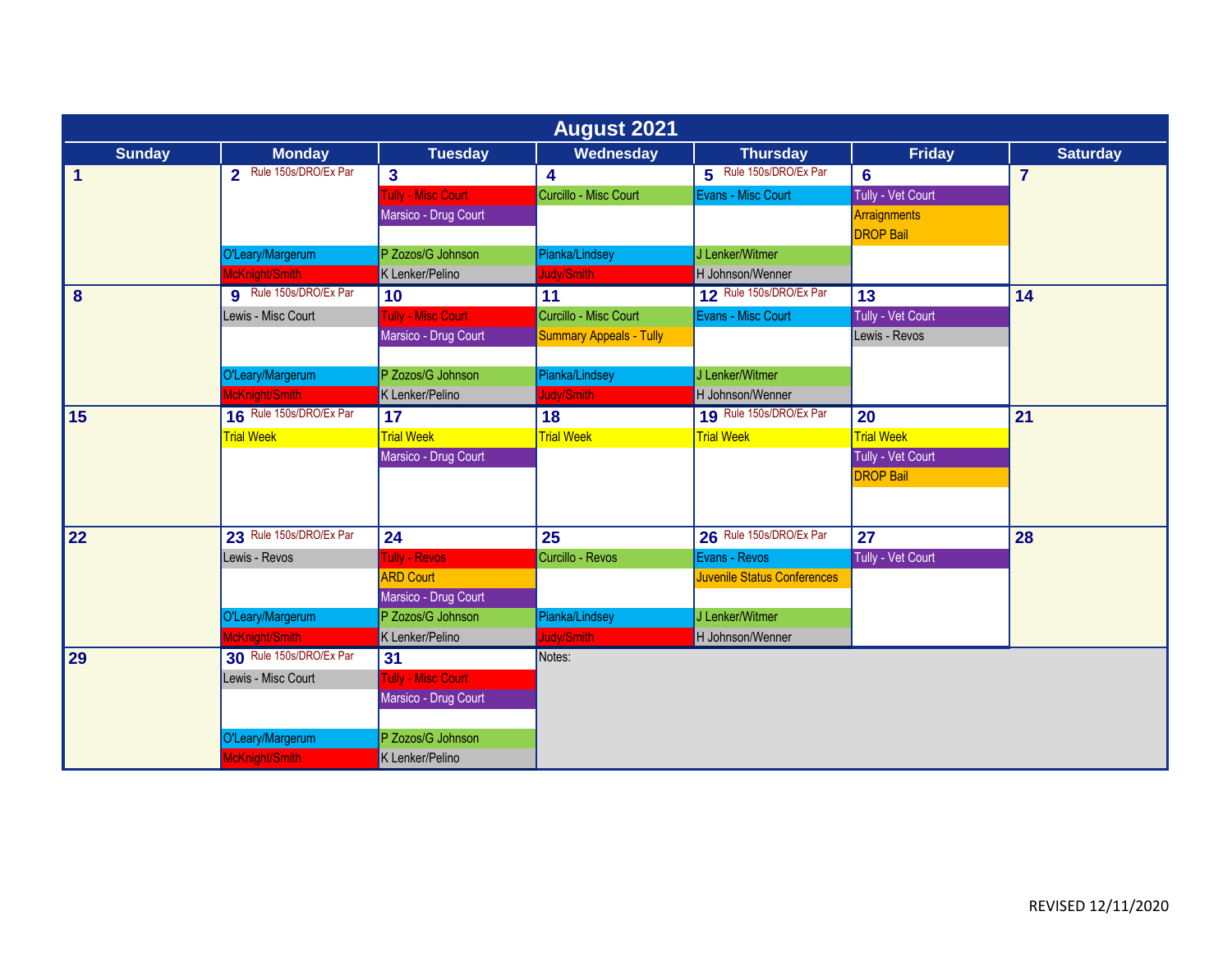| <b>September 2021</b> |                          |                                 |                                |                                    |                    |                         |  |  |
|-----------------------|--------------------------|---------------------------------|--------------------------------|------------------------------------|--------------------|-------------------------|--|--|
| <b>Sunday</b>         | <b>Monday</b>            | <b>Tuesday</b>                  | Wednesday                      | <b>Thursday</b>                    | Friday             | <b>Saturday</b>         |  |  |
|                       |                          |                                 | $\blacktriangleleft$           | 2 Rule 150s/DRO/Ex Par             | $\mathbf{3}$       | $\overline{\mathbf{4}}$ |  |  |
|                       |                          |                                 | Curcillo - Misc Court          | Evans - Misc Court                 | Tully - Vet Court  |                         |  |  |
|                       |                          |                                 |                                |                                    |                    |                         |  |  |
|                       |                          |                                 |                                |                                    |                    |                         |  |  |
|                       |                          |                                 | Pianka/Lindsey                 | J Lenker/Witmer                    |                    |                         |  |  |
|                       |                          |                                 | Judy/Smith                     | H Johnson/Wenner                   |                    |                         |  |  |
| $5\phantom{1}$        | 6                        | $\overline{7}$                  | 8                              | 9 Rule 150s/DRO/Ex Par             | 10                 | 11                      |  |  |
|                       | <b>Labor Day Holiday</b> | <b>Tully - Misc Court</b>       | Curcillo - Misc Court          | Evans - Misc Court                 | Tully - Vet Court  |                         |  |  |
|                       | <b>Court Closed</b>      | Marsico - Drug Court            | <b>Summary Appeals - Tully</b> |                                    | Arraignments       |                         |  |  |
|                       |                          |                                 |                                |                                    | <b>DROP Bail</b>   |                         |  |  |
|                       |                          | P Zozos/G Johnson               | Pianka/Lindsey                 | J Lenker/Witmer                    | Lewis - Misc Court |                         |  |  |
|                       |                          | K Lenker/Pelino                 | Judy/Smith                     | H Johnson/Wenner                   |                    |                         |  |  |
| 12                    | 13 Rule 150s/DRO/Ex Par  | $\overline{14}$                 | 15                             | 16 Rule 150s/DRO/Ex Par            | $\overline{17}$    | 18                      |  |  |
|                       | <b>Trial Week</b>        | <b>Trial Week</b>               | <b>Trial Week</b>              | <b>Trial Week</b>                  | <b>Trial Week</b>  |                         |  |  |
|                       |                          | Marsico - Drug Court            |                                |                                    | Tully - Vet Court  |                         |  |  |
|                       |                          |                                 |                                |                                    |                    |                         |  |  |
|                       |                          |                                 |                                |                                    |                    |                         |  |  |
| 19                    | 20 Rule 150s/DRO/Ex Par  | 21                              | 22                             | 23 Rule 150s/DRO/Ex Par            | 24                 | 25                      |  |  |
|                       | Lewis - Revos            | <b>Tully - Revos</b>            | Curcillo - Revos               | Evans - Revos                      | Tully - Vet Court  |                         |  |  |
|                       |                          | <b>ARD Court</b>                |                                | <b>Juvenile Status Conferences</b> |                    |                         |  |  |
|                       |                          | Marsico - Drug Court            |                                |                                    |                    |                         |  |  |
|                       |                          | <b>Costs and Fines Contempt</b> |                                |                                    |                    |                         |  |  |
|                       | O'Leary/Margerum         | P Zozos/G Johnson               | Pianka/Lindsey                 | J Lenker/Witmer                    |                    |                         |  |  |
|                       | McKnight/Smith           | K Lenker/Pelino                 | Judy/Smith                     | H Johnson/Wenner                   |                    |                         |  |  |
| 26                    | 27 Rule 150s/DRO/Ex Par  | 28                              | 29                             | 30 Rule 150s/DRO/Ex Par            | Notes:             |                         |  |  |
|                       | Lewis - Misc Court       | <b>Tully - Misc Court</b>       | Curcillo - Misc Court          | Evans - Misc Court                 |                    |                         |  |  |
|                       |                          | Marsico - Drug Court            |                                |                                    |                    |                         |  |  |
|                       |                          |                                 |                                |                                    |                    |                         |  |  |
|                       | O'Leary/Margerum         | P Zozos/G Johnson               | Pianka/Lindsey                 | J Lenker/Witmer                    |                    |                         |  |  |
|                       | McKnight/Smith           | K Lenker/Pelino                 | Judy/Smith                     | H Johnson/Wenner                   |                    |                         |  |  |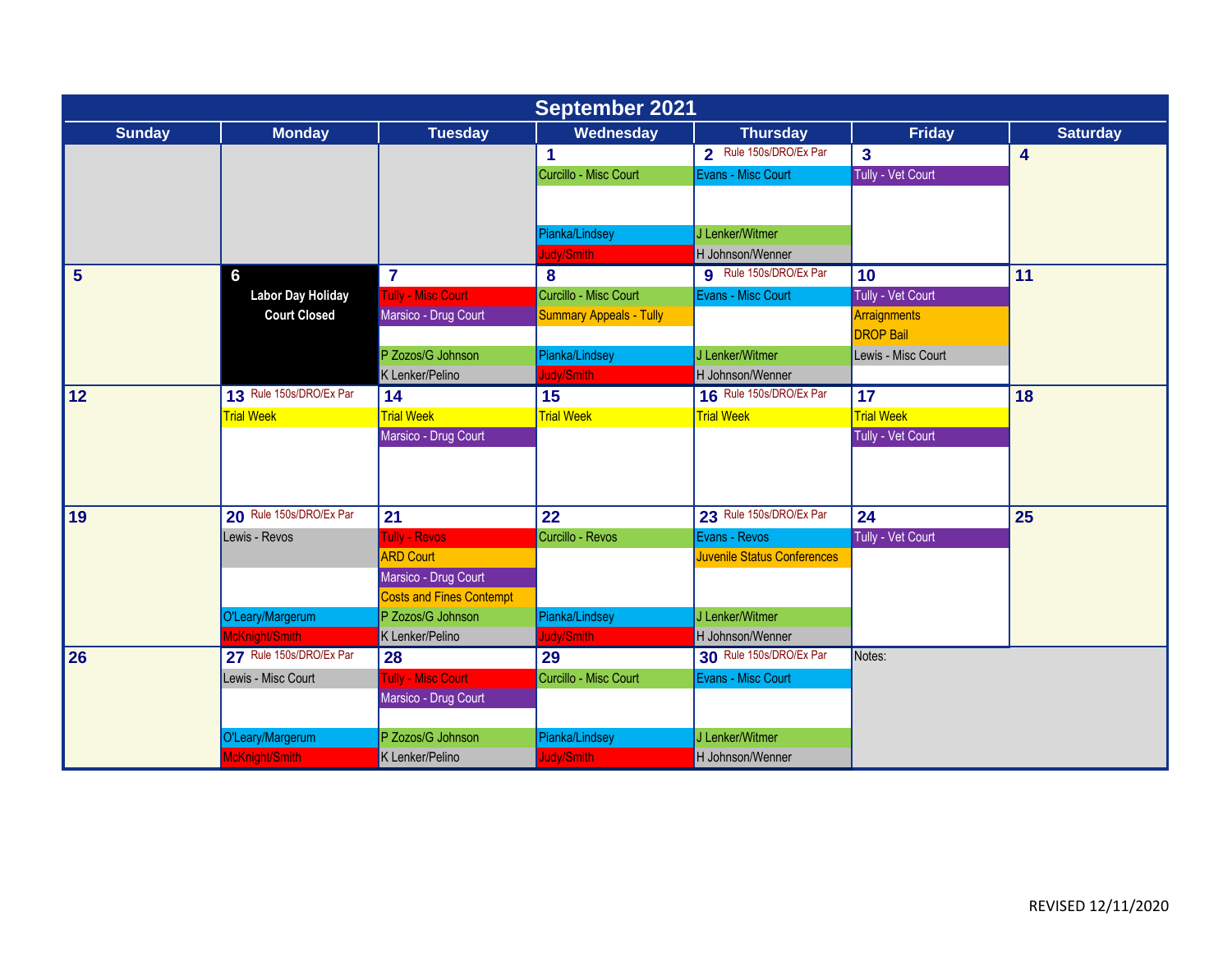| October 2021  |                         |                      |                                |                             |                      |                 |  |  |
|---------------|-------------------------|----------------------|--------------------------------|-----------------------------|----------------------|-----------------|--|--|
| <b>Sunday</b> | <b>Monday</b>           | <b>Tuesday</b>       | Wednesday                      | <b>Thursday</b>             | <b>Friday</b>        | <b>Saturday</b> |  |  |
|               |                         |                      |                                |                             | $\blacktriangleleft$ | $\overline{2}$  |  |  |
|               |                         |                      |                                |                             | Tully - Vet Court    |                 |  |  |
|               |                         |                      |                                |                             | Arraignments         |                 |  |  |
|               |                         |                      |                                |                             | <b>DROP Bail</b>     |                 |  |  |
|               |                         |                      |                                |                             |                      |                 |  |  |
|               | 4 Rule 150s/DRO/Ex Par  |                      |                                | 7 Rule 150s/DRO/Ex Par      |                      |                 |  |  |
| $\mathbf{3}$  |                         | 5                    | 6                              |                             | 8                    | 9               |  |  |
|               | Lewis - Misc Court      | Tully - Misc Court   | Curcillo - Misc Court          |                             | Tully - Vet Court    |                 |  |  |
|               |                         | Marsico - Drug Court |                                |                             |                      |                 |  |  |
|               | O'Leary/Margerum        | P Zozos/G Johnson    | Pianka/Lindsey                 | J Lenker/Witmer             |                      |                 |  |  |
|               | McKnight/Smith          | K Lenker/Pelino      | Judy/Smith                     | H Johnson/Wenner            |                      |                 |  |  |
| 10            | 11 Rule 150s/DRO/Ex Par | 12                   | 13                             | 14 Rule 150s/DRO/Ex Par     | 15                   | 16              |  |  |
|               | Lewis - Misc Court      | Tully - Misc Court   | Curcillo - Misc Court          | Evans - Misc Court          | Tully - Vet Court    |                 |  |  |
|               |                         | Marsico - Drug Court | <b>Summary Appeals - Tully</b> |                             | <b>DROP Bail</b>     |                 |  |  |
|               |                         |                      |                                |                             |                      |                 |  |  |
|               | O'Leary/Margerum        | P Zozos/G Johnson    | Pianka/Lindsey                 | J Lenker/Witmer             |                      |                 |  |  |
|               | McKnight/Smith          | K Lenker/Pelino      | Judy/Smith                     | H Johnson/Wenner            |                      |                 |  |  |
| 17            | 18 Rule 150s/DRO/Ex Par | 19                   | $\overline{20}$                | 21 Rule 150s/DRO/Ex Par     | $\overline{22}$      | $\overline{23}$ |  |  |
|               | <b>Trial Week</b>       | <b>Trial Week</b>    | <b>Trial Week</b>              | <b>Trial Week</b>           | <b>Trial Week</b>    |                 |  |  |
|               |                         | Marsico - Drug Court |                                |                             | Tully - Vet Court    |                 |  |  |
|               |                         |                      |                                |                             |                      |                 |  |  |
|               |                         |                      |                                |                             |                      |                 |  |  |
| 24            | 25 Rule 150s/DRO/Ex Par | 26                   | 27                             | 28 Rule 150s/DRO/Ex Par     | 29                   | 30              |  |  |
|               | Lewis - Revos           | Tully - Revos        | Curcillo - Revos               | Evans - Revos               | Tully - Vet Court    |                 |  |  |
|               |                         | <b>ARD Court</b>     |                                | Juvenile Status Conferences | <b>DROP Bail</b>     |                 |  |  |
|               |                         | Marsico - Drug Court |                                |                             |                      |                 |  |  |
|               |                         |                      |                                |                             |                      |                 |  |  |
|               | O'Leary/Margerum        | P Zozos/G Johnson    | Pianka/Lindsey                 | J Lenker/Witmer             |                      |                 |  |  |
|               | McKnight/Smith          | K Lenker/Pelino      | Judy/Smith                     | H Johnson/Wenner            |                      |                 |  |  |
| 31            | Notes:                  |                      |                                |                             |                      |                 |  |  |
|               |                         |                      |                                |                             |                      |                 |  |  |
|               |                         |                      |                                |                             |                      |                 |  |  |
|               |                         |                      |                                |                             |                      |                 |  |  |
|               |                         |                      |                                |                             |                      |                 |  |  |
|               |                         |                      |                                |                             |                      |                 |  |  |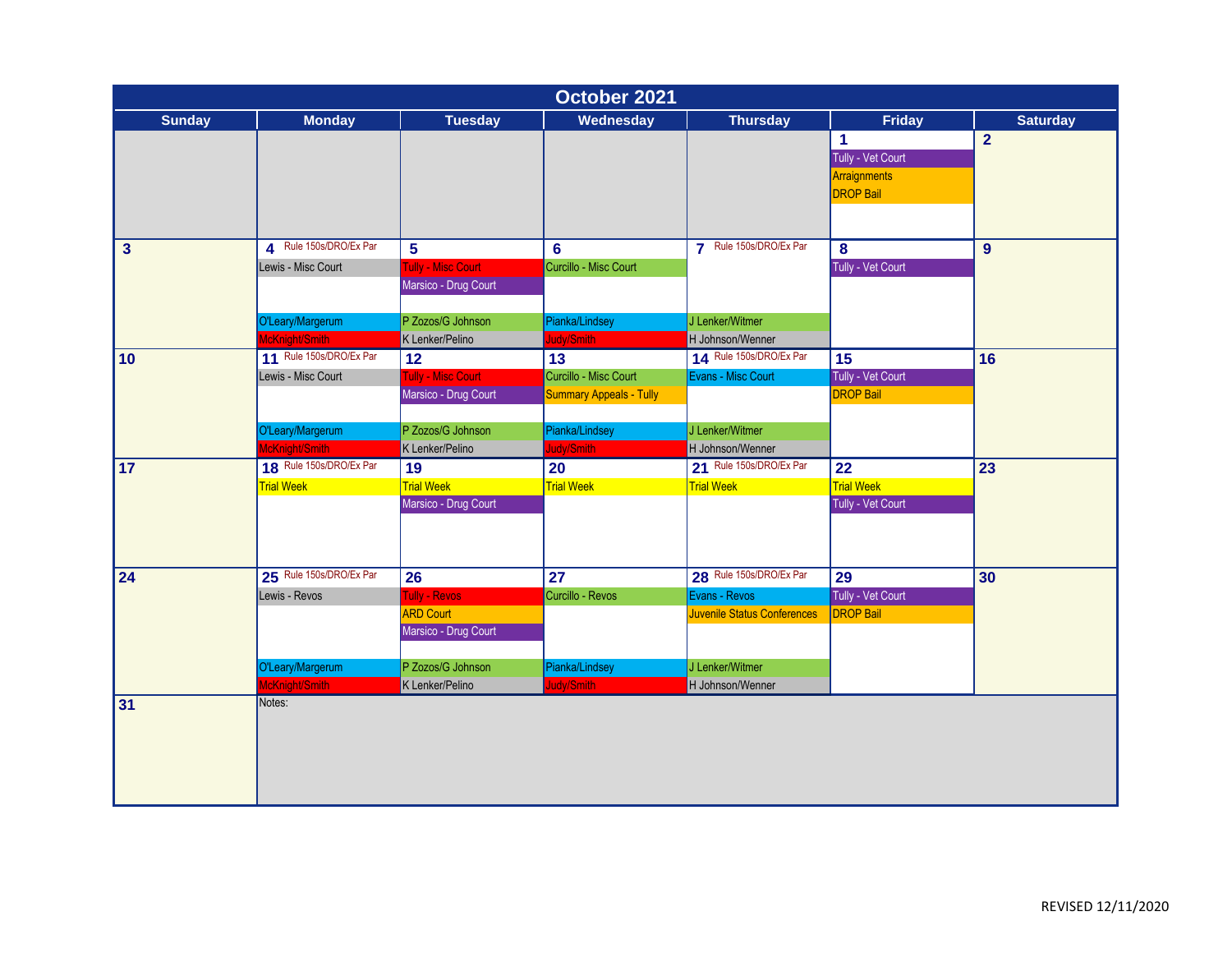| <b>November 2021</b> |                           |                                 |                         |                             |                                         |                 |  |  |
|----------------------|---------------------------|---------------------------------|-------------------------|-----------------------------|-----------------------------------------|-----------------|--|--|
| <b>Sunday</b>        | <b>Monday</b>             | <b>Tuesday</b>                  | Wednesday               | <b>Thursday</b>             | <b>Friday</b>                           | <b>Saturday</b> |  |  |
|                      | Rule 150s/DRO/Ex Par<br>4 | $\overline{2}$                  | $\overline{\mathbf{3}}$ | 4 Rule 150s/DRO/Ex Par      | 5                                       | 6               |  |  |
|                      | Lewis - Misc Court        | <b>Tully - Misc Court</b>       | Curcillo - Misc Court   | Evans - Misc Court          | Tully - Vet Court                       |                 |  |  |
|                      |                           | Marsico - Drug Court            |                         |                             | <b>Arraignments</b><br><b>DROP Bail</b> |                 |  |  |
|                      | O'Leary/Margerum          | P Zozos/G Johnson               | Pianka/Lindsey          | J Lenker/Witmer             |                                         |                 |  |  |
|                      | McKnight/Smith            | K Lenker/Pelino                 | Judy/Smith              | H Johnson/Wenner            |                                         |                 |  |  |
| $\overline{7}$       | 8 Rule 150s/DRO/Ex Par    | 9                               | 10                      | 11                          | 12 Rule 150s/DRO/Ex Par                 | 13              |  |  |
|                      | Lewis - Misc Court        | <b>Tully - Misc Court</b>       | Curcillo - Misc Court   | Veteran's Day Holiday       | Tully - Vet Court                       |                 |  |  |
|                      |                           | Marsico - Drug Court            |                         | <b>Court Closed</b>         | Evans - Misc Court                      |                 |  |  |
|                      |                           |                                 |                         |                             |                                         |                 |  |  |
|                      | O'Leary/Margerum          | P Zozos/G Johnson               | Pianka/Lindsey          |                             |                                         |                 |  |  |
|                      | McKnight/Smith            | K Lenker/Pelino                 | Judy/Smith              |                             |                                         |                 |  |  |
| 14                   | 15 Rule 150s/DRO/Ex Par   | 16                              | 17                      | 18 Rule 150s/DRO/Ex Par     | 19                                      | 20              |  |  |
|                      | Lewis - Revos             | Tully - Revos                   | Curcillo - Revos        | Evans - Revos               | Tully - Vet Court                       |                 |  |  |
|                      |                           | <b>ARD Court</b>                |                         | Juvenile Status Conferences | <b>DROP Bail</b>                        |                 |  |  |
|                      |                           | Marsico - Drug Court            |                         |                             |                                         |                 |  |  |
|                      |                           | <b>Costs and Fines Contempt</b> |                         |                             |                                         |                 |  |  |
|                      | O'Leary/Margerum          | P Zozos/G Johnson               | Pianka/Lindsey          | J Lenker/Witmer             |                                         |                 |  |  |
|                      | McKnight/Smith            | K Lenker/Pelino                 | Judy/Smith              | H Johnson/Wenner            |                                         |                 |  |  |
| 21                   | 22 Rule 150s/DRO/Ex Par   | 23                              | 24                      | 25                          | 26 Rule 150s/DRO/Ex Par                 | 27              |  |  |
|                      | Lewis - Misc Court        | <b>Tully - Misc Court</b>       | Curcillo - Misc Court   | <b>Thanksgiving Holiday</b> |                                         |                 |  |  |
|                      |                           | Marsico - Drug Court            |                         | <b>Court Closed</b>         |                                         |                 |  |  |
|                      |                           |                                 |                         |                             |                                         |                 |  |  |
|                      | O'Leary/Margerum          | P Zozos/G Johnson               | Pianka/Lindsey          |                             |                                         |                 |  |  |
|                      | McKnight/Smith            | K Lenker/Pelino                 | Judy/Smith              |                             |                                         |                 |  |  |
| <b>28</b>            | 29 Rule 150s/DRO/Ex Par   | 30                              | Notes:                  |                             |                                         |                 |  |  |
|                      | Lewis - Misc Court        | <b>Tully - Misc Court</b>       |                         |                             |                                         |                 |  |  |
|                      |                           | Marsico - Drug Court            |                         |                             |                                         |                 |  |  |
|                      |                           | <b>Summary Appeals - Lewis</b>  |                         |                             |                                         |                 |  |  |
|                      | O'Leary/Margerum          | P Zozos/G Johnson               |                         |                             |                                         |                 |  |  |
|                      | McKnight/Smith            | K Lenker/Pelino                 |                         |                             |                                         |                 |  |  |